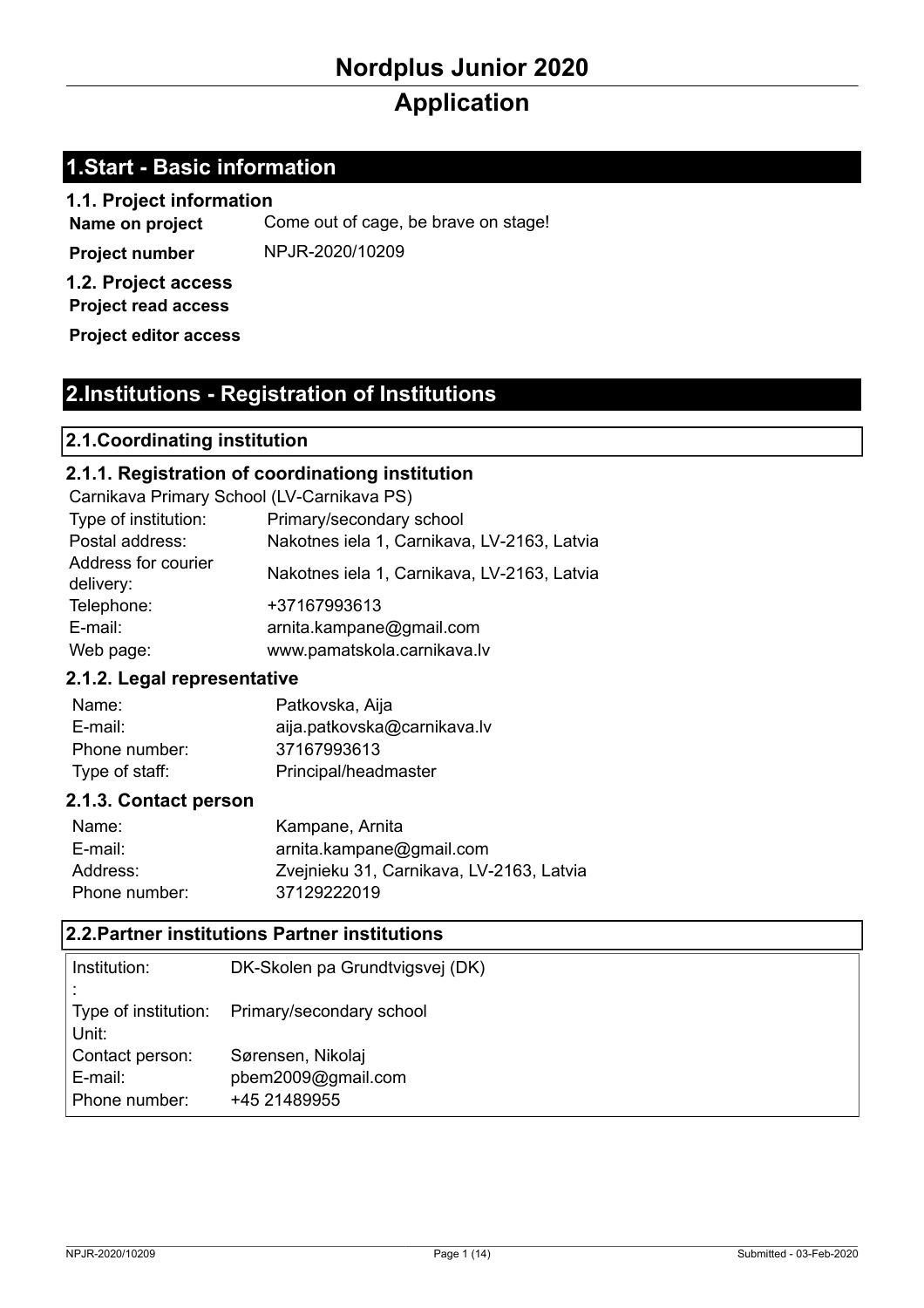| Institution:                                | EE-Audru School (EE-Audru Kool)                         |
|---------------------------------------------|---------------------------------------------------------|
| Unit:                                       | Type of institution: Primary/secondary school           |
| Contact person:<br>E-mail:<br>Phone number: | Jaago, Sirje<br>sirje.jaago@audru.edu.ee<br>+3724464421 |

# **3.General info - General information**

### **3.1. Nordplus Preparatory visit**

**3.1. Preparatory visit** No

### **3.2. What shall you apply for?**

**Choose type of support:**

MOBILITY - Class exchange

#### **3.3. Project theme**

**Choose a theme** Basic skills/key competences

### **3.4. Summary**

### **Give a short summary of the project (250 words max)**

The pupils have difficulties with presentation, communication skills and have a problem to create new ideas and take responsibility. This is noticeable in formal education, when pupils need to be able to present their work. But pupils are known to be very keen on expressing themselves in interest education. Someone sings well, someone has the talent of an artist, another has good leadership skills, another has organizational skills and etc. Therefore we will acquire creativity and communication skills during the project and combine them with some special presentations where a thought, opinion or message needs to be conveyed to the audience in a modern, creative way. These presentations would be prepared by pupils using digital technologies under teacher guidance. These presentations would be like a performances using dance productions, songs, sports activities, etc.

Pupils will work in groups (collaboration, communication), will develop: 1) creativity (idea generation and expression, stage designing, artistic skills); 2) entrepreneurial skills (planning, organizing, directing, controlling, decision making, presentation) and 3) digital skills (sound, light, online broadcasting, photography, filming).

Teachers will learn to believe in the expected outcome that pupils are working on by letting them creativity and supporting improvisation. Will be introduced the methods of achieving the goal in schools in other countries and try to implement the best into their schools in the near future.

#### **3.5. Other information**

**Web page** www.carnikavasskola.lv

**Project period** 09/2020 - 09/2021

#### **3.6. Earlier/other Nordplus project**

#### **Previous Nordplus projects**

Yes

NPJR-2019/10179 Let's do and grow for ourselves!

Class mobility project is a collaboration of 3 schools (Lithuanian, Estonian and Latvian schools) with target to develop pupils' entrepreneurial and digital skills, to expand their horizons, get to know pupils from another country and to create a sense of success for pupils so that they can be motivated to learn and work in the future for choosing a career in business and IT segment. We want to incorporate these skills into our learning process through compulsory schooling.

#### **Nordplus applications in this round**

No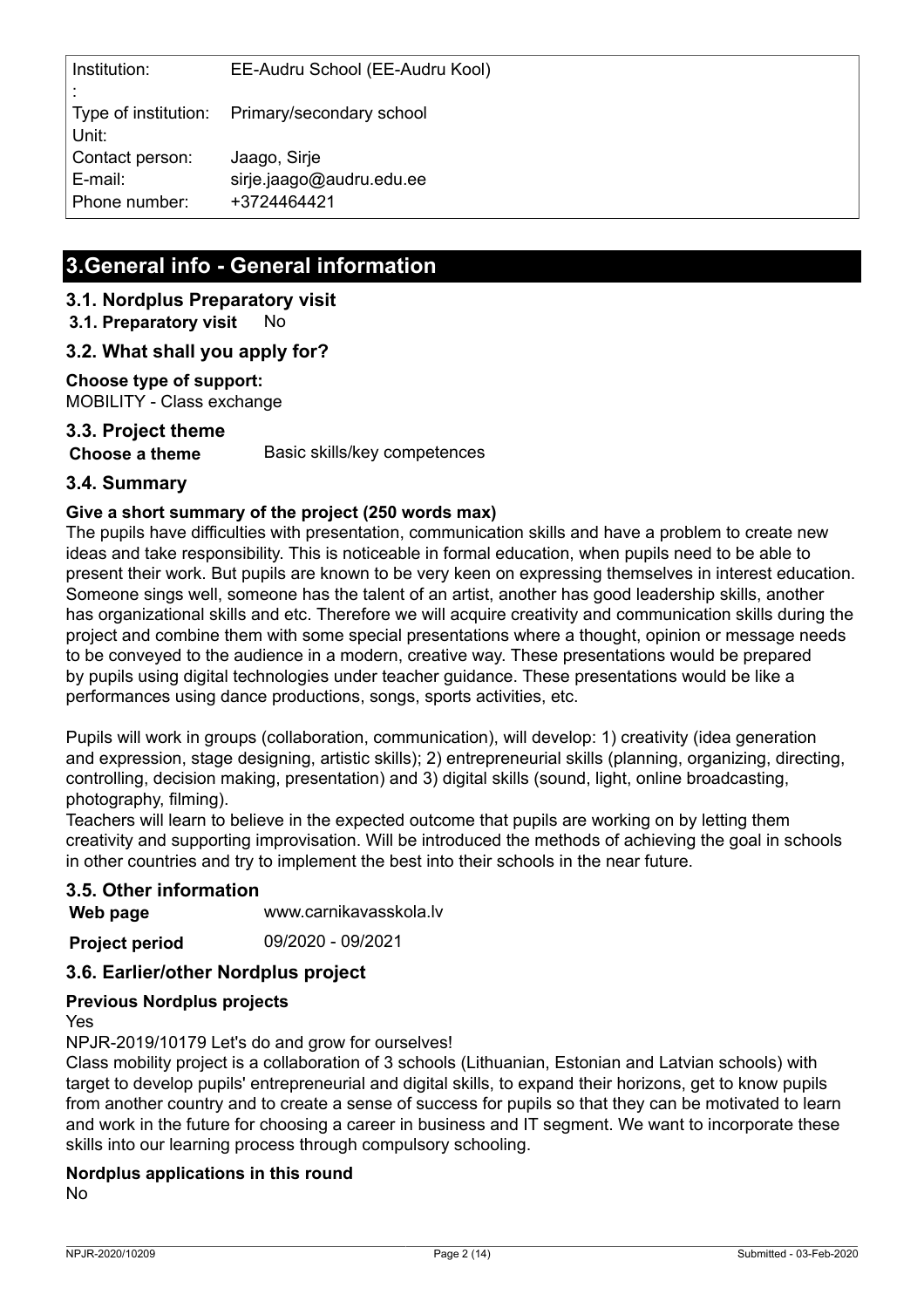## **4.1.Relevance**

## **4.1.1. Relevance**

The application fit in Junior's framework in terms of target group and activities:

1) We, participating institutions, are formal education system's schools; all from different Nordplus countries. We have not the tax debts. This is only one project from us in this round. This is the second project from coordinator institution (Carnikava Primary school) and one of partner (Audru school), but the first project from Skolen pa Grundtvigsvej in Nordplus program. Our project supports activities are within Mobility section "Class exchange".

2) We are delighted to be joining the project with a partner we already know, with whom we have had a successful collaboration from previous years and from existing Nordplus 2019 project too. We also want to get acquainted with a Scandinavian school's practice and exchange good practice for further successful work.

3) The participants are pupils and teachers/other pedagogical staff. Age of participants in the project 10-14 (primary schools pupils). At this age, children are active, they like to be involved everywhere. From the perspective of professional career growth, children in this age-group must are given the opportunity to create things/events or work with them. In this way, they could get experience of a sense of success. According to career theories, this age-group is called as the stage of trial and temporary work, in which children identify their interests, abilities, skills, their talents and what they like, or don't like.

Pupils in primary schools must develop the creativity, communication and presentation skills; they must be directed to collaboration. These skills can be combined under the heading "entrepreneurial skills" further in text. All these skills are necessary for the pupils to be able to work more purposefully for developing their skills further in the secondary school.

3) The number of pupils participant from each country 20. Carnikava primary school has total 184 pupils in age of 5-9 grades and 84% are active in interest education system, Skolen pa Grundtvigsvej has a total of 600 pupils and most of them attend 1-2 activities after school (in Denmark schools don't offer after-school activities, since this is squarely a family matter to decide whether their kids have hobbies/ activities in their spare time), but Audru school has total 165 pupils in this age group with a wide range of interest education sections in their school that pupils are very keen on attending and succeeding in selfdevelopment (of course, there are more active and less active pupils in the school, but the school always invites/motivates pupils to be active and attend these interest-sections).

Each school will carry out a selection of pupils for the exchange program (for example - questionnary, motivation letter, learning and behaviour success, language skills, activity in out-of-school activities). 4) The program is relevant to the curriculum and can be integrated into there.

5) The idea of program activities is to acquire presentation, collaboration and digital skills, to expand their

horizons, motivate and get to know pupils from another country. Pupils through practical action (work trials) will get knowledge and skills which are highly valued in labor market. The project will make pupils to deepen their interests, will teach to do the self-evaluating and will motivate them to take initiative and responsibility in the future.

The project is originate in the development needs of all participating institutions.

Our project conforms the general objectives of Nordplus:

1) with project we are strengthening and promoting the cooperation and contribute to the establishment of a Nordic-Baltic educational region;

2) we will exchange of experiences and best practice and these values will implement in our educational systems;

3) after successful project management, we will cooperate in future with workplaces, about development projects, exchanges and building of networks;

4) we will promote Nordic-Baltic culture and those understanding.

#### **4.1.2. Contribution**

Identify development needs of all participating organisations.

1) developing creativity/presentation/communication/digital skills in schools goes hand in hand with career education, its ability to interact with other compulsory subjects and integrate them into compulsory content. Career center is active in Carnikava Primary school. There, career education is integrated into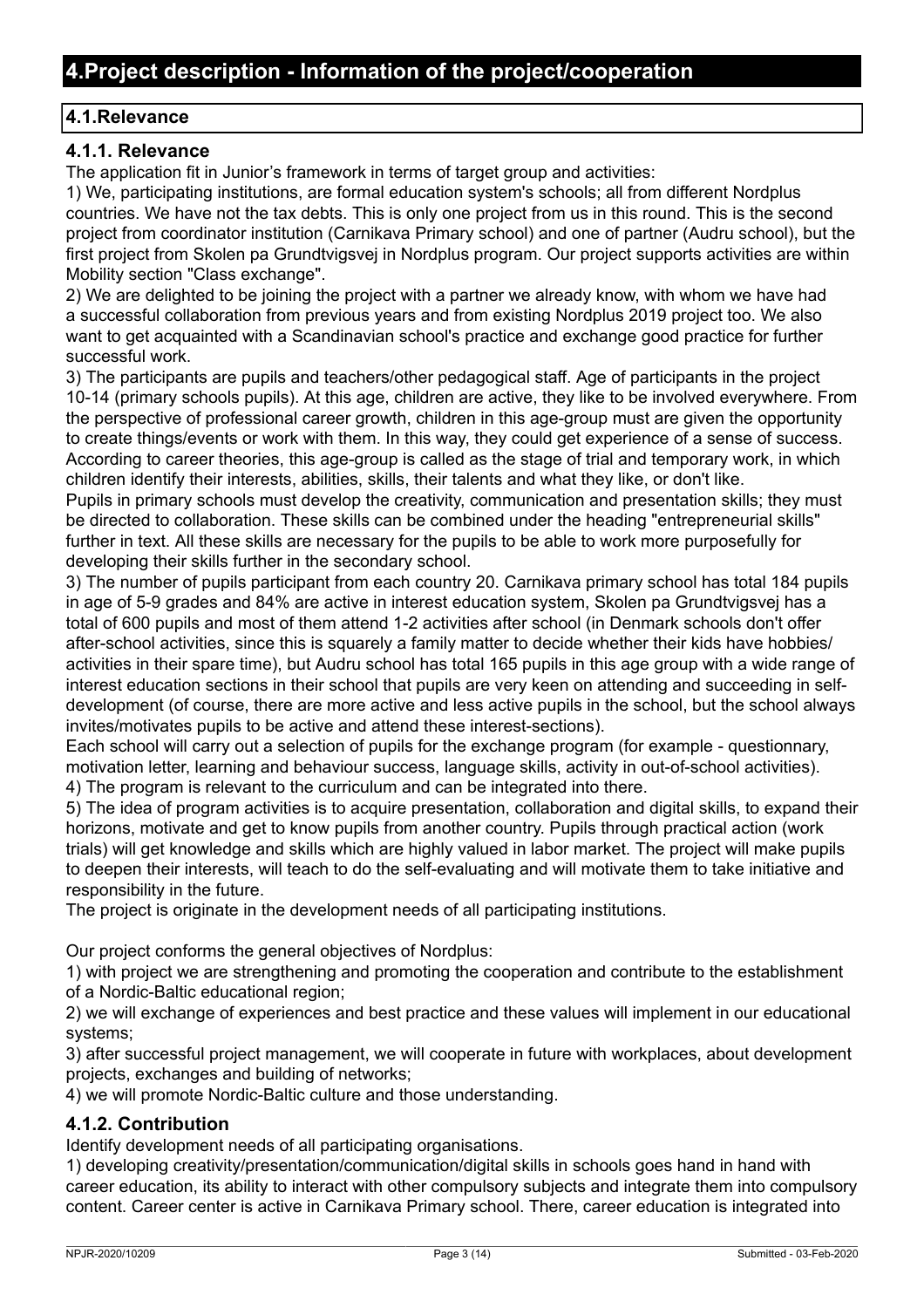the compulsory content with organizing career development activities and events with participation of different professionals.

Audru school's pupils in 9th class meet the career advisor at school; sometimes some parents come and talk about their careers, but it does not happen to often. Comparatively, Skolen pa Grundtvigsvej sets in from the 8th grade with career guidance and counselling, which is topped off with an entire week spend at various high schools and vocational schools in the area, in order for the pupils to discover the opportunities open to them when they move on. Skolen pa Grundtvigsvej has a career days as well, with parents coming in to talk about their career (not as much their jobs, but more how they got there; both those who set an early goal and those who made their way through different paths before they found their "calling").

Therefore, it would be important to know how career education is organized in other schools and how they achieve the goals of their career education program.

2) According to a survey conducted by National Centre for Education of the Republic of Latvia, parents of pupil's demand that the school should be able to teach the following skills: a) to complete things what they have started, b) to think of themselves as capable, working and successful, c) to appreciate what they have done without competing with other pupils. Carnikava Primary school would like to learn about the methods/organization of work in other schools to meet parents' demand.

This project for Carnikava Primary school would be the first major project organized by the pupils themselves (teachers would only be involved as mentors, supervisors).

3) Latvian schools are on their way to competency education. According to this we have project "School2030" recommendations and one of them is to implement the lesson "Drama" for 5th-9th classes in compulsory content. Carnikava Primary school has not lesson in Drama for 5th-9th classes, but we have to think how we teach this lesson for our pupils - whether it will be a separate subject or whether it will be integrated into the compulsory curriculum as a transversal skill. We want to investigate in more detail how such content is implemented elsewhere. Carnikava Primary school's pupils are experienced in working on different projects, but more or less not as organizers/managers themselves but as assistants and artists. Each year, Carnikava Primary school Pupils' Council gets more active and be able to initiate many interesting things. And the next step for Carnikava Primary school would be to be able to trust them and let them organize events and realize their own ideas.

4) Audru school in this project want to increase pupils' the interest to make more performances using different approach to make presentations. It is also important for the school to increase pupils' responsibility and communication skills, to increase the pupils' courage to speak.

5) Skolen pa Grundtvigsvej wants to incorporate the information and experience gained into the project into its subject curriculum and is confident that the result will be useful in any subject program that can be used by any teacher.

NPJR-2020/10209 Page 4 (14) Submitted - 03-Feb-2020 Clarify how all the participants (institutions and individuals) will benefit from the project, and how the results of the project will contribute to a positive development in the participating organisations. 1) During visit to Denmark, pupils will learn about national culture and international cultural heritage and use ICT to elaborate products. They collaborate on topics like writing joint scenarios, putting up plays, making masks and costumes, filming and livestreaming performances, making film trailers conveying meaningful messages on moral values and tolerance. Pupils who participate in national activities and international activities such as workshops, lectures with the expertise of professionals, interactive games and so on, bring gained knowledge and competences back to their own school communities and act as trainers to peers and younger learners from other educational institutions. Skolen pa Grundtvigsvej's teachers aim to create sustainable tools to promote major concept and achieve our goal by combining heritage with new technology being an up-to-date solution. We will develop a greater awareness of national cultural heritages not only within schools but in wider community. Our major striving is to make the pupils judge their aesthetic choices and teach them to be socially engaged by conveying meaningful messages. We believe there is more to becoming a successful pupil than academic success and our main objective is the development of the whole child. Our project offers a comprehensive view of national performing arts with an international perspective. It focuses on cultural heritage and growing understanding of cultural practices with the use of ICT. Our school cherish the possibility of working together with people from other parts of the world. We believe that a cooperation between international partners enriches the education system, both for the teachers and for the pupils. Sharing ideas and experience increases the children's knowledge in order to develop an understanding of the world. Our school would hope that participating in this project will broaden our pupils educational experience and encourage them to interact with their peers across Europe more confidently. With the expanding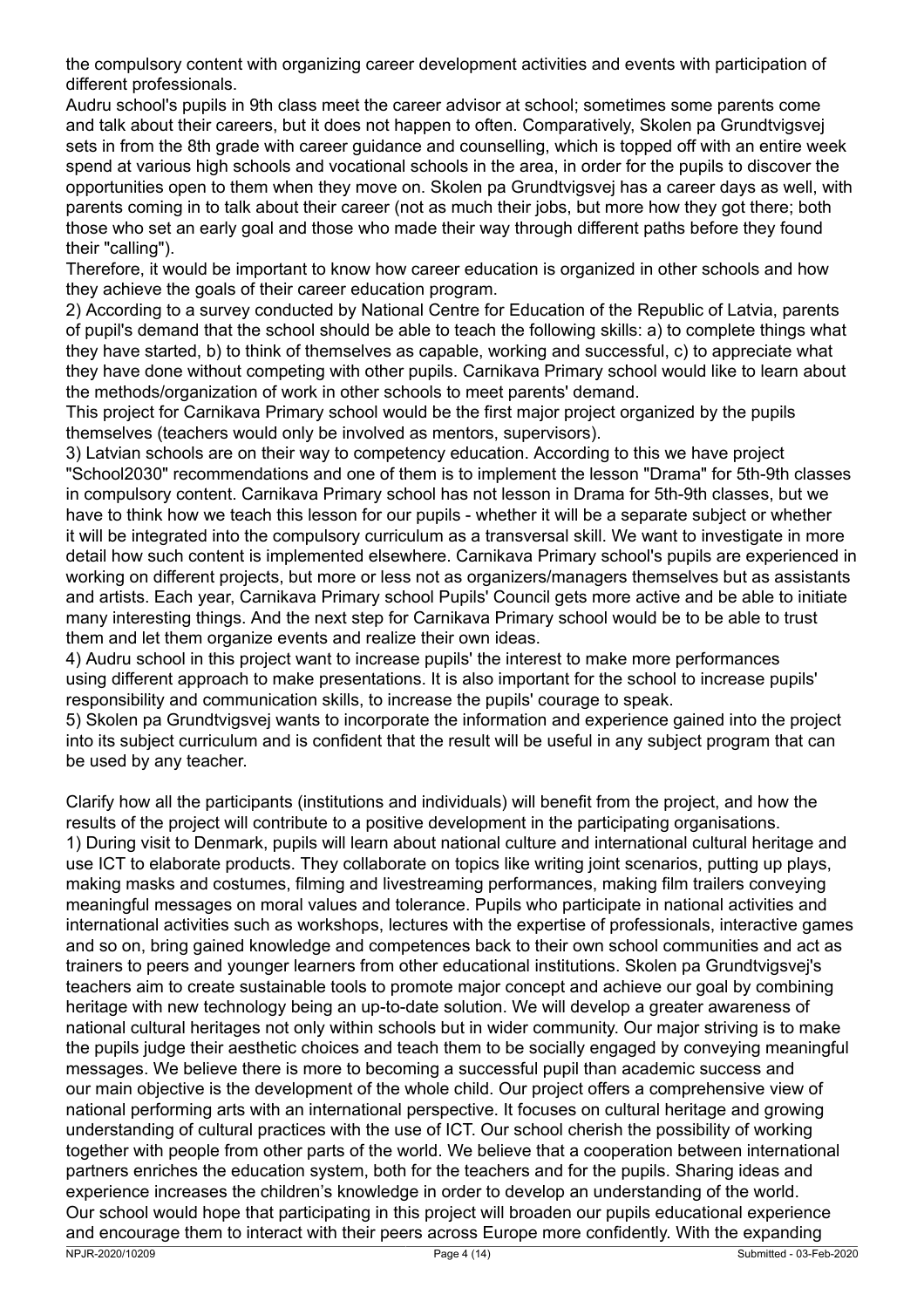use of ICT in our schools it is also hoped that our pupils will get the opportunity (by participating in the partnership) to enhance their language skills and acquire a vast knowledge of the different cultures spread out across Europe today. Furthermore, we aim to develop links with other schools in Europe, which may lead to an exchange of (teaching) materials and ideas. We have a long tradition for including drama and arts in our everyday teaching/learning and have worked with many forms of performances over the years. Recently we have set up a rendition of "Animal Farm" including the entire year 6 and 7. We are eager to share our experiences in this field and bring it to bear in the project.

2) During visit to Estonia, pupils will develop their cooperation skills, there will be workshops where pupils be able to work in groups and as individuals, they will get knowledge how to do creative presentations, how to use their skills doing attractive communication, will development their skills to communicate with people in other culture. The program plan also includes study tours led by professionals with outstanding and attractive communication skills. These study tours will be designed specifically for young people audience and will serve as model lessons for them.

3) During visit to Latvia, pupils will get an opportunity to strengthen their knowledge, enterpreneurial and digital skills through cooperation with other people. They will meet other cultures and others ways of thinking, but they will need to make one joint performance by prior arrangement. Work trials and successful outcome will make pupils more mature and independent; they will expand their horizons and deepen their awareness about various subjects, the surrounding world and themselves. Pupils will work in groups (collaboration, communication), will develop: 1) creativity (idea generation and expression, stage designing, artistic skills); 2) entrepreneurial skills (planning, organizing, directing, controlling, decision making, presentation) and 3) digital skills (sound, light, online broadcasting, photography, filming). Teachers will learn to believe in the expected outcome that pupils are working on by letting pupils creativity and supporting improvisation. Will be introduced the methods of achieving the goal in schools in other countries and try to implement the best into their schools in the near future.

Based on the experiences and observations of our school, most of the students currently enrolled in grades 5-9 have the following personality traits: they are keen on interacting with others, working with people and groups, and looking at situations and people with optimism. Often they want popularity and recognition from others, they want public appreciation of their achievements, they are free to express themselves, they like being supported and listened to. But they need someone to help them focus on the task.

So we are sure that pupils will enjoy this project because:

1) their desire to do something and everyone's abilities will be appreciated;

2) all activities will take place in a free, relaxed environment in which they will learn to express themselves freely, encouraging and supporting others; and

3) at the same time, they will learn to analyze themselves about the things they like best, what things they do, they are happy and what they should do in the future.

We will evaluate how they like the program, how much they have gained from the program. We will make changes/recommendations in program if it will be necessary after the project event. So the program can be integrated into each school for to being available to all school pupils.

In what ways will each partner contribute in reaching the objectives of the project? By doing the activities defined in the action plan of project, following their execution, evaluating the results of each exchange in a timely.

In what way does the management of each institution support the project?

1) we worked together to create the program;

2) in process of project school management can provide our presentations in the relevant departments of the municipality;

3) the school management is ready to participate in the project,

4) school teachers and teachers from interest education will be involved,

5) school's equipment, including rooms/classes will be provided, if it will be necessary the municipality could help with promises (Culture centre and etc),

6) will work on the issue of ensuring the selection of pupils for the project (will develop criteria, procedure, and will evaluate);

7) standard materials could be provided, if necessary;

8) small souvenirs, gifts;

9) moral support and encouragement.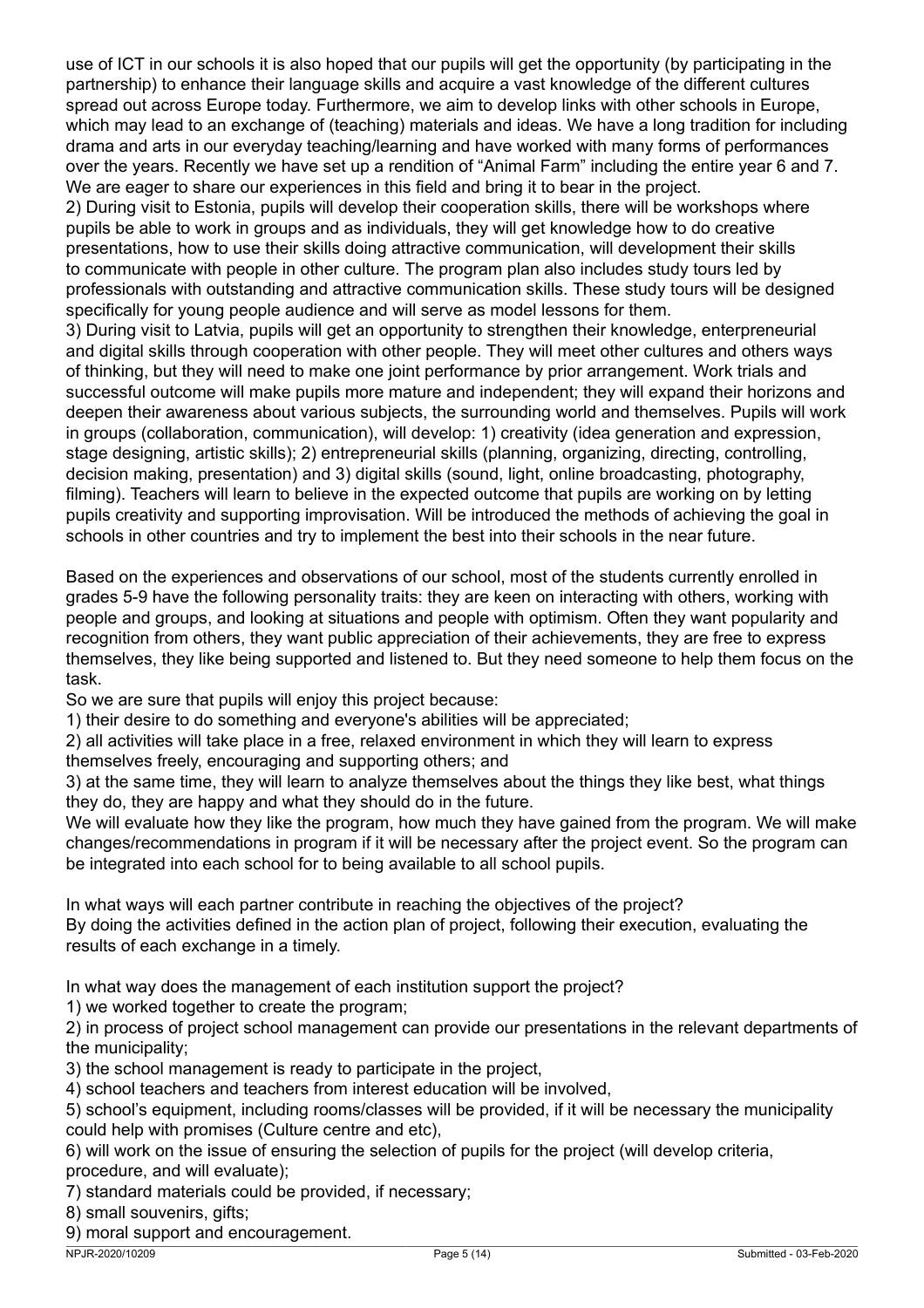Explain and clarify the value of cooperating internationally: We will:

1) acquire an international experience, new knowledge about the history, culture, tradition of other countries and the regions where we will be;

2) get insight into everyday life,

3) acquire new contacts, friendships, relationships that can be maintained through electronic networks,

4) improve English knowledge applying it to real life, living environment,

5) see a neighborhood view of developing entrepreneur skills (creativity, collaboration, brainstorming, presentation art, communication skills, project organization and management) in partner schools; we will compare it.

In a national level we can not to get international contacts especially for pupils. English in real life, we are not familiar with the education systems and traditions of other countries, we can not see it in face to face. The added value is all the above mentioned and that you are there in face to face with activities, you are in the whirl of events, you can participate in them, enjoy them and get international experience.

## **4.2.Project objectives and content**

## **4.2.1. Objectives**

Objectives are :

1) to develop pupils' creative, presentation, attractive communication and digital skills,

2) to expand their horizons, get to know pupils from another country, get to know more of existing friends; 3) and to create a sense of success for pupils so that they can be motivated to learn and work in the future.

Pupils will take part in workshops. They will have the opportunity to get to know and identify the different possible roles of organizing events. And they will be able to take on the role they feel called to act. They will thus gain knowledge and skills that are highly valued in today's labor market. They will be able to apply these skills now as pupils and in the future as part of the labor market. The project will make pupils interested in continuing to explore new opportunities for self-development, as well as deepen their interests and talents. The project will motivate the pupils to do what they do best and to develop what is best for them.

The planned activities are consistent and meet the objectives of the project through the learning process which is based on mutual communication, discussions, teamwork. There are presentations, brainstormings, study tours. Program's language is English. Meeting with the professionals will show for pupils how things are going on in practice, will answer their questions, expanding their horizons. Professionals will give expert advices for pupils to taking action for completing successfully the task. Therefore:

1) Pupils will acquire presentation / communication and digital skills through workshop activities, discussions, study tours and meetings with professionals; they will work in creative workshops where pupils will make costumes, masks, stage designs.

2) Will develop digital skills through video, editing, audio recording and connection to video as well as sound and light broadcasting.

3) By communicating in group work, they will improve their English language, gain new contacts and maintain them.

4) During each exchange program, pupils will be creative, successful and responsible in their work, with satisfaction and success.

And all activities expand the pupils' horizons as a whole. Pupils will be active, motivated and enjoy the program activities.

Our expected outcomes of the projects are that pupils will recognize that they have got :

1) presentation/communication and digital skills and can to use them in practical life;

2) experience in brainstorming for develop new, creative possibilities/things;

3) an understanding of history, culture, traditions of the exchange region, including insight how students from other countries work on projects with diverse content. 4) expanded its horizons,

5) have improved communication skills in English.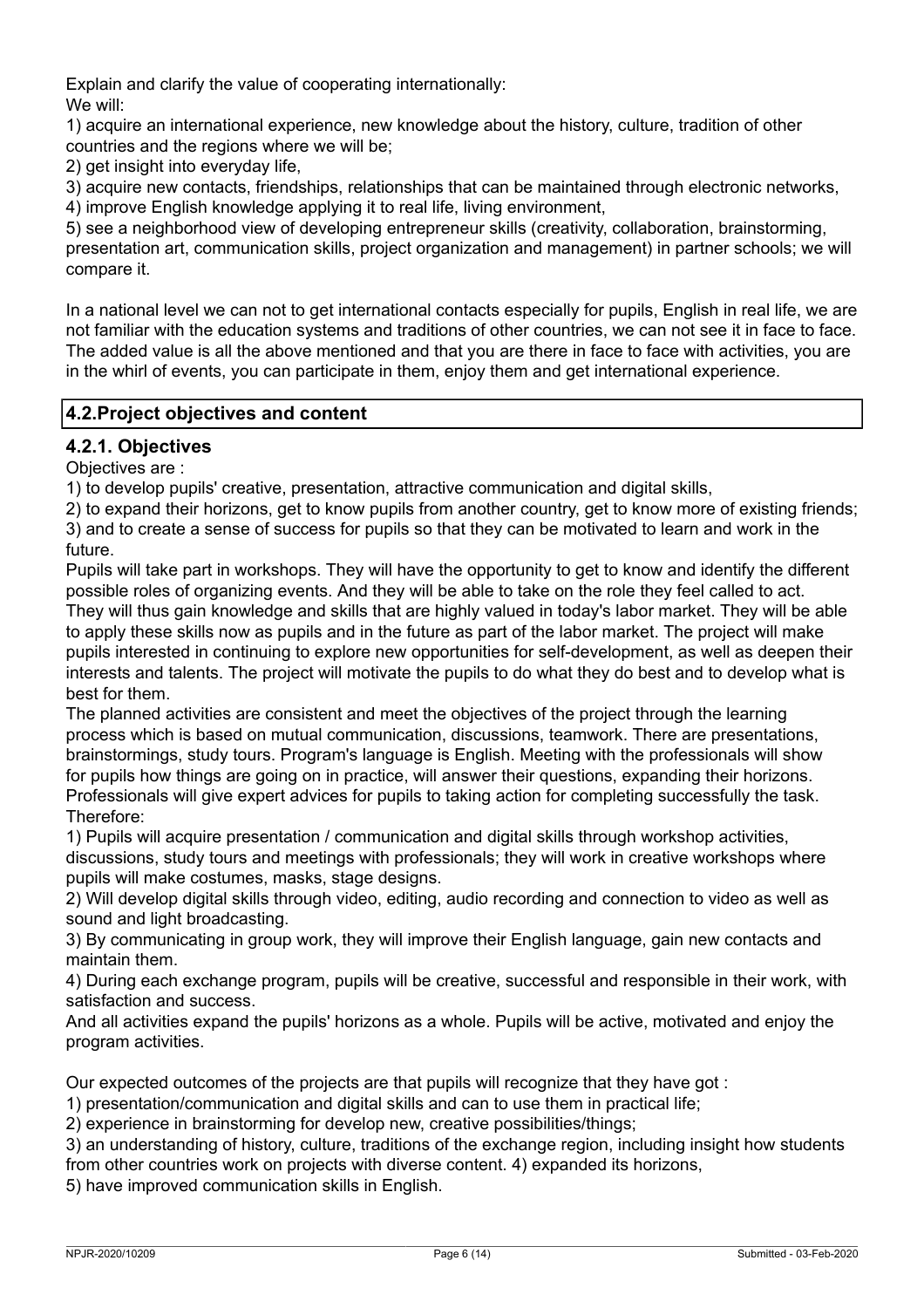The goals will be measured by the information, which we will obtain from the questionnaires, project diaries, as well as from the program tasks, creativity, pupils activities and communication in groups.

## **4.2.2. Activity plan**

The program will be realized in one study year. We are planning that first week activities will take place in Oct-Nov, 2020, the second week in Jan-Feb, 2021, the final third in Apr-May, 2021.

#### 1) Latvia's week.

The final product of the Latvia's week will be the performance of a story known to everyone in Latvia / the Baltics / Nordic countries. The story will be chosen by the pupils themselves, subject to prior agreement (eg using a videoroom like Zoom).

To ensure a more successful outcome of the final product, Latvian pupils will have already prepared several dances and several musical performances for this week, in order to involve pupils from other countries (project participants) in the project later.

If necessary, it is also possible to arrange with the visual arts teacher that a partial stage design is already being prepared for the majority of school pupils during school lessons. We can use the stage features (costumes) of the municipal Culture Center.

The conceptual support of the project is provided by youth dance groups leaders, a visual arts teacher, both music teachers (one is a pianist, the other is a singer with a very good voice, a participant of musical show The X Factor), improvisation theater actors, who perform on Carnikava and Riga stages, and is the host of various events. The conceptual support of the project is provided by the nearest head of a digital technology laboratory. If necessary, it is possible to attract others, incl. higher-profile artists known in Latvia.

Each participant will have a role in the performance - there will be dancers, singers, actors, text speakers (Latvian, Estonian, Danish and English), filmmakers, video editors. There will be responsible persons about live streaming on social networks, designing of stage (background, sounds, lights), will be asistents/helpers with behind the scene, will be responsible about the audience's welcome. Each participant will be able to gain insight into any role. If necessary, other pupils from the school will be able to supplement the number of participants in the project for the duration of the performance. We will be able to show the production to those interested - school pupils, parents, teachers, as well as other residents of Carnikava.

#### First (1) day

11-13 Introduction (presentation about our school, dating games, icebreakers, team work).

13-14 Lunch.

14-16 Carnikava's study tour – participants will be introduced with our village history, main objects, including our culture centre (Folk house), they will get know our values (fishing, lamprey (fish), river Gauja, sea, protected seaside nature park, etc).

16-16:30 Afternoon snack.

16:30-18:30 Workshop: discussing the results of homework, presentation of idea.

18:30-19:00 Resume: end of the day, diaries.

#### Second (2) day

9-9:30 Arrival, day plan, summary of yesterday.

9:30-13:00 Theory combined with practical classes (workshops): Public speech, stage speech, stage performances, scenario of the event. Brainstorming, discussion, presentations of results. 13:00-14:00 Lunch.

14:00- 18:30 Riga tour (1) study tour to opera or theatre, where could get insight about work behind the scene, getting to know a work organization for events; (2) Old Riga study tour; (3) Afternoon snack. 18:30-19:00 Resume: end of the day, diaries.

Third (3) day

9-9:30 Arrival, day plan, summary of yesterday.

9:30-13:00 Theory combined with practical classes (workshop): Digital technologies - audio recording preparation; audio track recording in multiple languages. Groups work.

#### 13:00-14:00 Lunch.

14:00- 16:00 Creative workshops for stage design. The first brainstorming, discussion, after creative work in groups.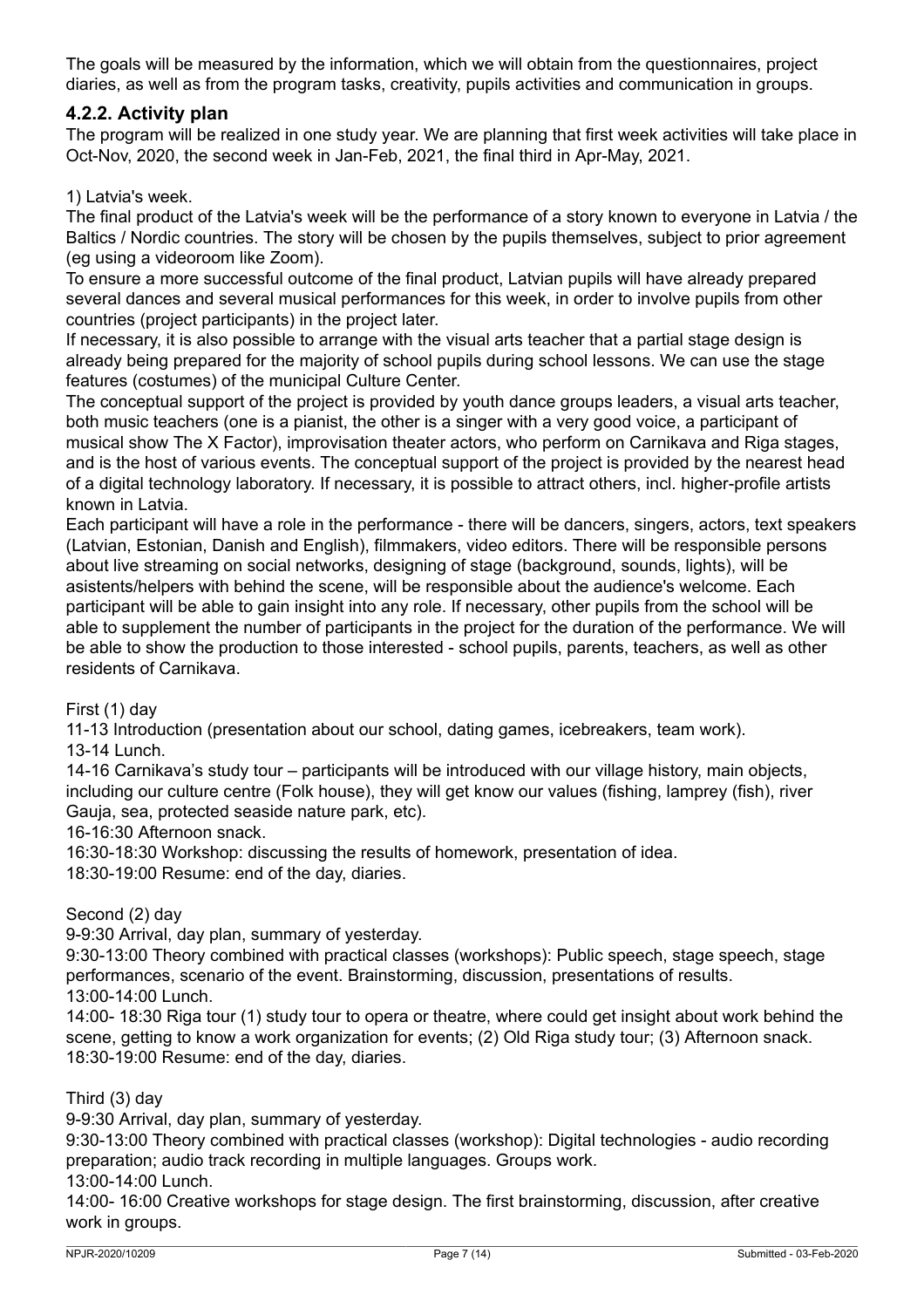16:00-16:30 Afternoon snack.

16:30-19:00 The first rehearsal of performance and resume: end of the day, diaries.

Fourth (4) day

9-9:30 Arrival, day plan, summary of yesterday.

9:30-13:00 Theory combined with practical classes (workshops): Digital technology - a lesson on social networking opportunities. Lesson on Copyright Usage. Insight in providing sound, lighting, filming. 13:00-14:00 Lunch.

14:00- 16:00 Stage and hall arrangement, preparation for the performance.

16:00-16:30 Afternoon snack.

16:30--20:00 The second rehearsal of performance and end of the day, diaries.

Fifth (5) day

9-9:30 Arrival, day plan, summary of yesterday.

9:30-13:00 Digital technologies workshop: work with performance in digital version. Groups work. 13:00-14:00 Lunch.

14:00- 16:00 General rehearsal of performance show with filming, with sounds, lights, with costumes. 16:00-16:30 Afternoon snack.

16:30-18:00 Free time (team building activities, preparation to show (dressing and self-preparation).

18:00-19:00 Show performance.

19:00-20:00 Dinner.

20:00-23:00 Stage removal and party for participants.

2) The week in Denmark:

In keeping with the overall topic of the project we will delve into the part of the theatrical world concerning costumes and masks. During the course of the week the pupils will get a thorough introduction to creating costumes and masks and their respective significance in the history of drama. At various workshops they will create their own costumes and finally present their work in a "fashion show" mirroring costumes through the ages.

First day

11-13 Introduction (presentation of our school).

13-14 Lunch.

14-16 Study tour of Frederiksberg.

16-16:30 Afternoon snack.

16:30-18:30 Workshop: Introduction of Masks and Costumes through the ages.

18:30-19:00 Resume: end of the day, diaries.

Second day

9-9:30 Arrival, day plan, summary of yesterday.

9:30-13:00 Workshop "Costumes" Part 1 - The pupils will benefit from the knowledge of professionals on aspects of costuming, design, and making of costumes and accessories.

13:00-14:00 Lunch.

14:00- 18:30 Study tour of Copenhagen including a visit to the costumes department at the Royal Theatre.

18:30-19:00 Resume: end of the day, diaries.

Third day

9-9:30 Arrival, day plan, summary of yesterday.

9:30-13:00 Workshop "Costumes" Part 2 - The pupils will benefit from the knowledge of professionals on aspects of costuming, design, and making of costumes and accessories.

13:00-14:00 Lunch.

14:00- 16:00 Workshops for stage design.

16:00-16:30 Afternoon snack .

16:30-19:00 End of the day, diaries.

NPJR-2020/10209 Page 8 (14) Submitted - 03-Feb-2020 Fourth day 9-9:30 Arrival, day plan, summary of yesterday.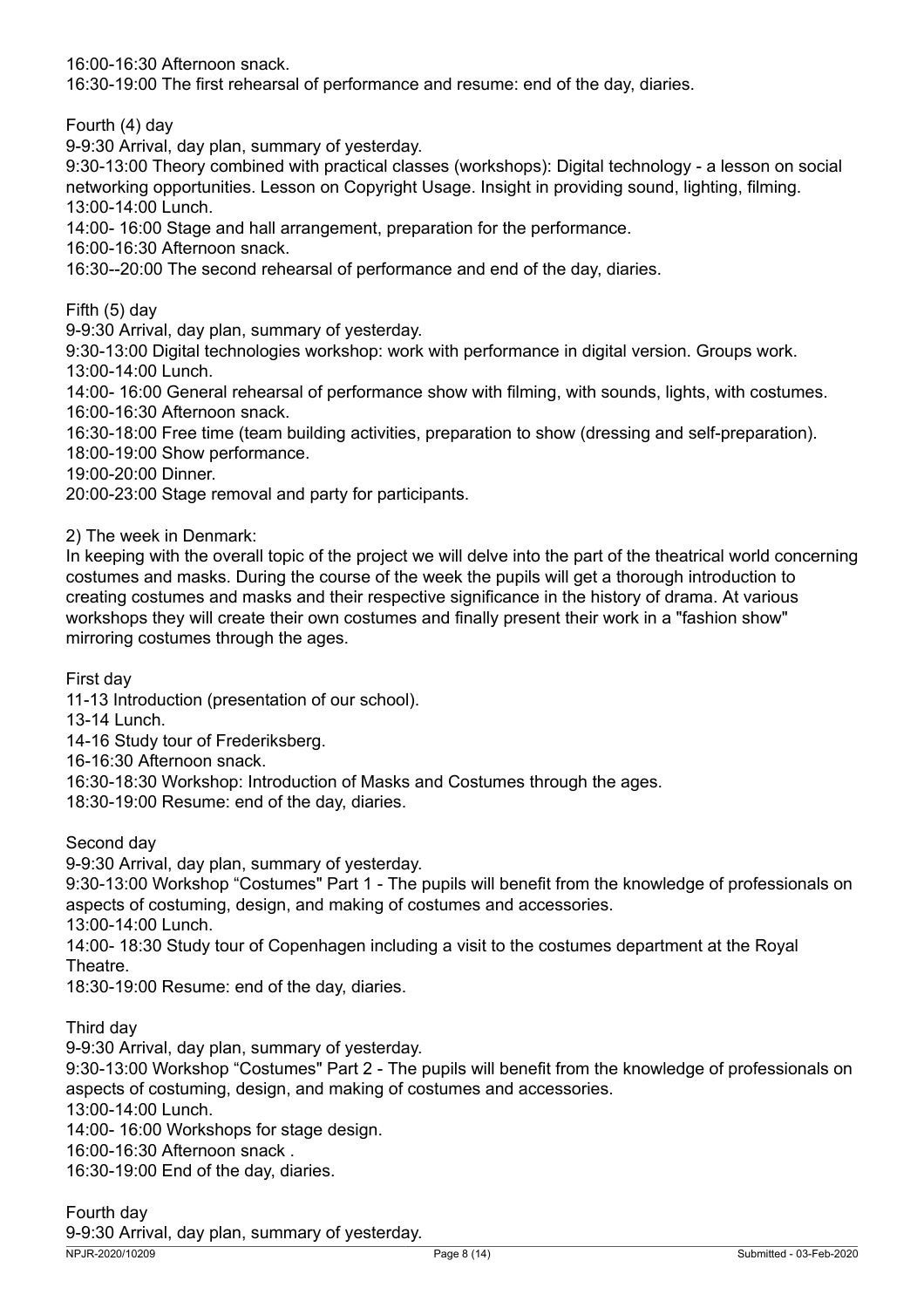9:30-13:00 Workshop "Costumes" Part 3 - The students will benefit from the knowledge of professionals on aspects of costuming, design, and making of costumes and accessories. 13:00-14:00 Lunch.

14:00- 16:00 Preparation for the performance.

16:00-16:30 Break.

16:30--20:00 End of the day, diaries.

Fifth day 9-9:30 Arrival, day plan, summary of yesterday. 9:30-13:00 Workshop : Final touches on costumes. 13:00-14:00 Lunch. 14:00- 16:00 General rehearsal of performance. 16:00-18:00 Free time (preparation for Theatrical Fashion Show). 18:00-19:00 Masks and Costumes on parade! 19:00-20:00 Dinner. 20:00-23:00 Party for participants.

Estonian week:

In Estonian week pupils will develop their cooperation skills, there will be workshops where pupils be able to work in groups and as individuals, they will get knowledge how to do creative presentations, how to use their skills doing attractive communication, will development their skills to communicate with people in other culture. The program plan also includes study tours led by professionals with outstanding and attractive communication skills. These study tours will be designed specifically for young people audience and will serve as model lessons for them.

1. day: 12.00 Arrival. 12.30-13.00 Lunch. 13.00-15.00 Introductions of the school and the area, games. 15.00-17.00 Workshop : communications skills. Groups work. 17.00-17.30 End of the day, fill diaries.

2.day:

8.00-8.30 Arrival, day plans.

8.30-12.00 Workshop - How to make presentations (theory, experience, practical class).

12.00-12.30 Lunch.

12.30-16.00 Study tour in Pärnu.

16.00- 16.30 Afternoon snack.

16.30-17.00 End of the day, diaries.

3.day:

8.00-8.30 Arrival, day plans. 8.30-12.00 Workshop : Presentation through the dance. 12.00-12.30 Lunch. 12.30-16.30 Workshop - Practical part. 16.30-17.00 Afternoon snack. 16.30-18.00 End of the day, diaries.

4.day: 8.00-8.30 Arrival, day plans. 8.30-12.00 Stage design workshop (groups work). 12.00-12.30 Lunch. 12.30-16.00 Preparation for the performance. 16.00-16.30 Afternoon snacks.

16.30-18.00 End of the day, diaries.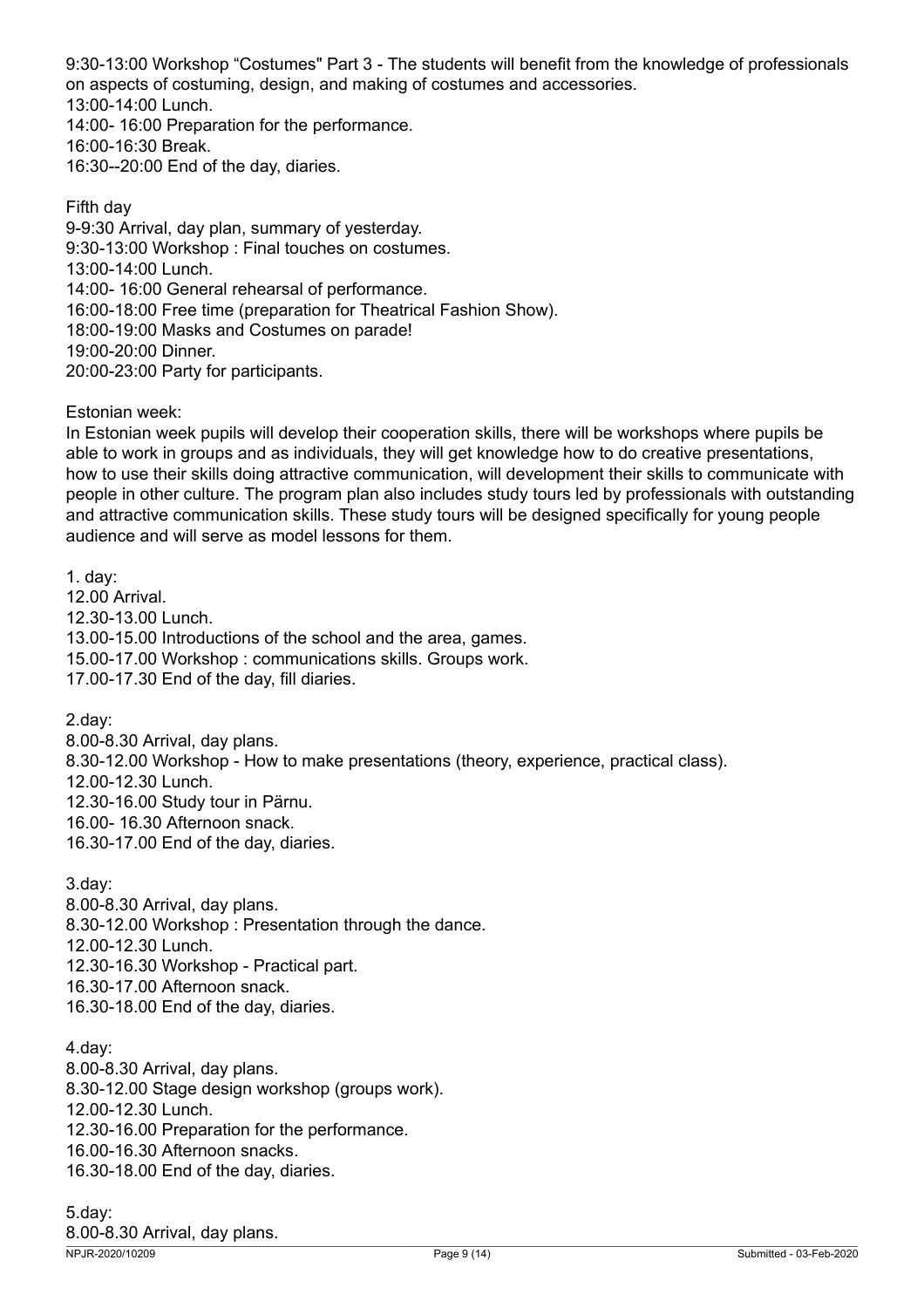8.30-12.00 Preparations for the performance.

12.00-12.30 Lunch.

12.30-16.00 Rehearsal.

16.00-16.30 Afternoon snack.

16.30-17.00 Free time.

17.00-19.00 Performance show.

19.00-22.00 Stage removal and party for participants.

## **4.2.3. Evaluation**

1) Starting a project, pupils aged 10-14 from each partner institution will voluntarily participate in the survey; the results of the survey will show whether pupils are interested in acquiring entrepreneurial skills and whether it is important for them.

2) At the start of the school exchange, each pupil involved in the project will have to fill the questionnaire; the results of the survey will show that schools have so far lacked purposeful business skills, but a relatively large number of pupils will allow, that their career in the future will be linked to business.

3) In each exchange visit program, pupils will work in groups and will be assessed by the teachers involved in the project (will be assessed - creativity, initiative, ability to collaborate, communicate, as well as the role in group (leader, performer, idea generator, etc.)).

4) During each visit, pupils fill in a project diary (what he learned new, liked, no); the diary will allow us to assess whether the pupils enjoyed the activities, what new knowledge they got, and what their emotions are).

5) The summary of the activities in the project will be prepared after all visits (based on questionnaires, assessed group work, diaries) within 30 days after the final visit.

To achieve our goal, we have developed a detailed plan of activities. To performing the tasks specified in the activity plan will help us not to deviate from the goal of the project activities. During the preparation and the time between the visits will be an active communication between the partner schools contact persons (checking what is done, what we need to do, when we need to do, and in what way).

## **4.3.Organisation and implementation**

## **4.3.1. Sharing responsibilites and workload**

Each participating institution is responsible for its activity plan in own country:

1) about project preparation,

2) about the exchange program that is being organize in their country under the plan;

3) about dissemination of project results for internal and external communication.

During the exchange visit, each partner is responsible for their school participants. By participating in an exchange visit, the partner school teachers are actively involved in the work of the groups, when needed. Each teacher will have to evaluate the performance of their group members during the project.

All partner institutions are responsible for evaluating and summarizing of the project results, creating a summary presentation in English. Then, if each partner institution thinks it is necessary to translate into the national language, institution does it themselves.

All project participants must follow the host school's internal rules and security issues.

Each partner institution is responsible for respecting the privacy of its group's participants (according to the data protection regulation), ensuring parental consent for pupils' photography needs.

All partner institutions have committed themselves to inform each other of any incidents affecting to implementation of the project.

The partner institutions are committed to communicate with each other on any communication request and, if it necessary, to respond to each other within maximum two working days.

The partner institutions shall provide the coordinator with timely and accurate invoices and reports in accordance with the provisions of the Nordplus program requirements.

The coordinator is responsible for the application and the granted funds, as well as for the whole project and for putting the project on the e-Twinning platform.

## **4.3.2. Effective communication**

We will actively communicate both over the phone and via e-mail, especially when we will prepare the exchange trips and after all the exchanges have taken place and will be necessary to work together on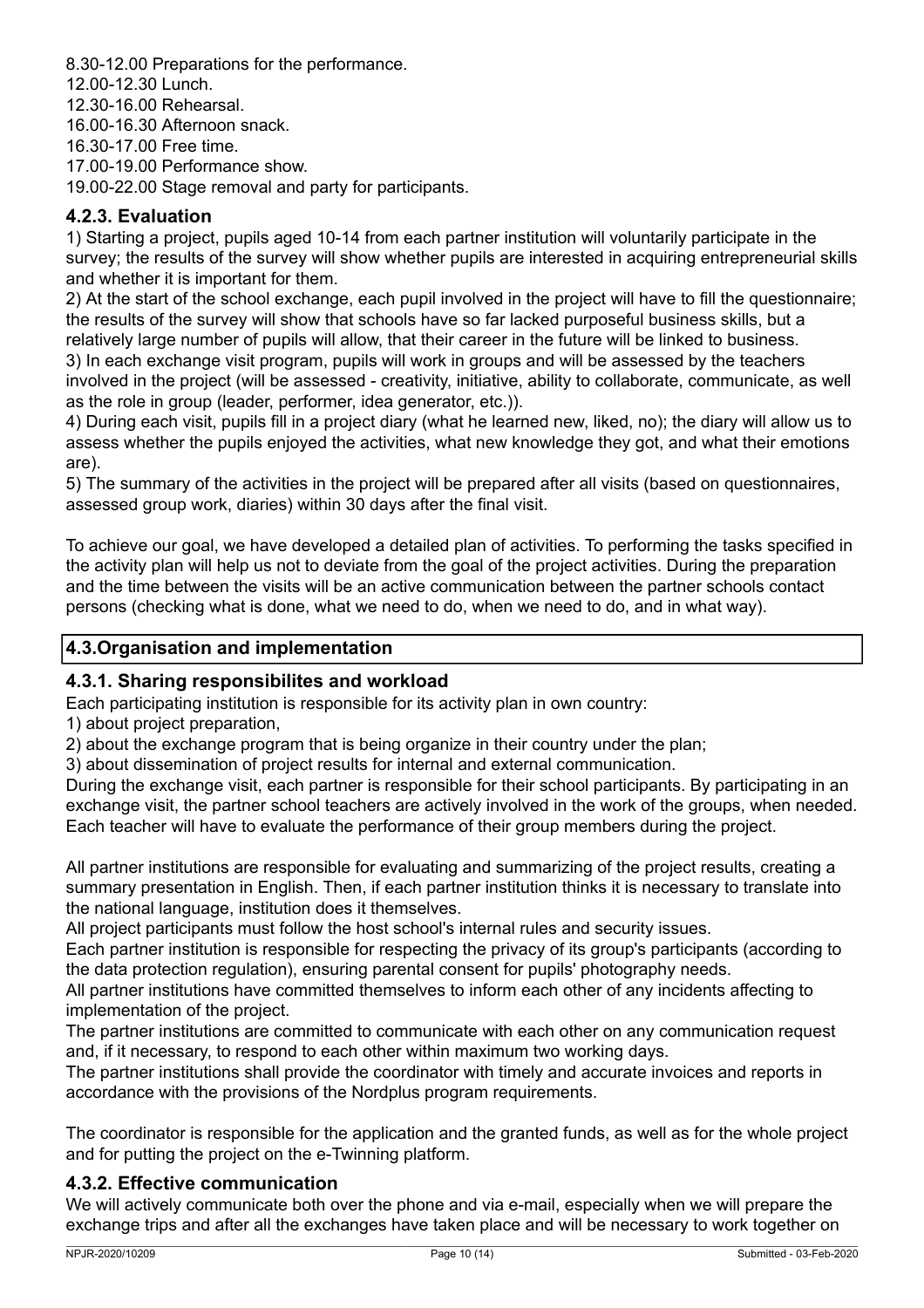the summary of project results. Communication will also take place in e-rooms if necessary (Skype or Zoom). We will also use the e-Twinning platform.

The partner institutions are committed to communicate with each other on any communication request and, if it necessary, to respond to each other within maximum two working days. The partner institutions will provide a replacement of contact person in case of illness or vacation.

## **4.3.3. Anchorage**

We will use the developed programs in the learning process and in out of schools activities. Prepared materials will be supported for teachers.

Program activities can be integrated in the content of the compulsory curriculum:

1) in Computer science, we will purposefully develop creativity and digital skills for pupils for the following way - pupils could prepare ads in video and audio format, as electronically announcement, as handouts, preparing posters for school events. At the same time, pupils will learn light and sound technology, capabilities, video filming, editing, and presentation;

2) in Crafts and Arts, including Music, Visual arts, Household technology lessons - pupils could learn to make interior design, develop spatial thinking, sew, glue, and use various materials available to make costumes, masks and stage designs;

3) in English Studies by learning any subject, connecting it with world events, about famous people, their stories, achievement of their goals, talents, culture, art, etc. Also, any learnable topic presented individually or in groups. Speaking with other natives in English is also the biggest language training.

4) in Sport - acquisition of sports dance elements, incl. rap, hip hop, also development of sports theater. 5) in History and Geography - it is important to promote the cultural heritage of our countries, to learn how to highlight geographical features and search some tools for creating new means of expression based on our history, on our geographical features.

6) in Social Studies - presentations on any subject, expressing one's opinion on any subject, speech culture, business etiquette, communication skills.

7) in the Classroom classes (in hours of upbringing or in career lessons) it is possible to discuss different values, skills, talents, to encourage pupils to do self-assessment, to teach pupils to purposefully go to their goal.

8) during the school's project weeks, to solve some of the needs of society by presenting results, collecting opinions, implementing ideas, etc.

Program activities can be integrated into out-of-school activities, in different sections of interest education (robotics, drama, music and arts, in sports sections, in creative workshops, in summer camps and etc.

Non-project teachers will benefit from the project through access to proven programs, program materials that will greatly facilitate their work.

Non-project pupils will benefit from the project through more interesting lessons and more practical activities. Lessons in the classes will be more hands-on, where everyone will be able to train their creativity, presentation skills, as well as work to assess whether I like it or not, which I would do better and about it take full responsibility.

## **4.4.Dissemination of results**

## **4.4.1. Internal dissemination of results**

The target audience includes: participant schools, their pupils as well as pupils' parents, pupils from other schools and their parents.

Dissemination of results schools will get after each exchange, information will be posted on the school website within 10 working days. At the end of the project, a summary of the results will be posted on the school website within 30 working days.

Participating pupils and their parents will get information about the results after each exchange trip through the school's internal communication network (Latvians www.e-klase.lv, Danish www.aula.dk/ portal/#/overblik and Estonians www.audru.edu.ee) within 10 working days. They will also receive the results of the project summary after last exchange trip within 30 working days.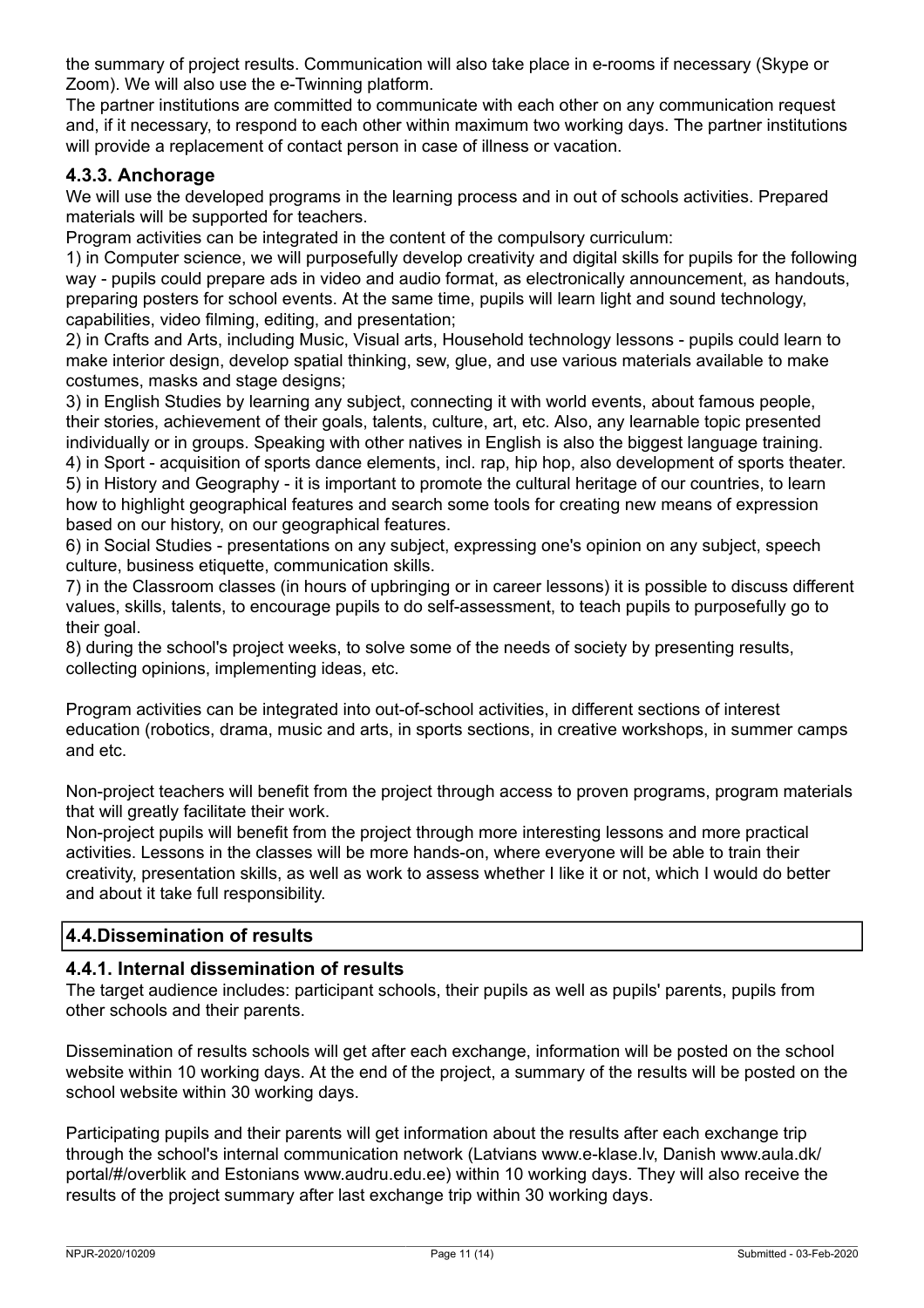Other school pupils will be informed in the following way - the participating pupils will present information about every exchange week (in English classes) and a big summary of the results in their classes creating "press releases" within 30 working days (if the current school year is not over) or early September (when is started next learning year).

Parents of non-participating pupils will find out about the project results at the parents' day meetings in the schools and will get information through school's internal communication networks (www.e-klase.lv, www.aula.dk/portal/#/overblik, www.audru.edu.ee).

Information about results will include the following data: 1) summary of the project activity, 2) presentation of achieved results (Equal and different in Partner's countries; What we can learn from each other; What did pupils like, dislike; What did they learn? Whether pupils want to continue to expand their presentation/communication skills? Do they allow the possibility that in the future they will associate their career with their talents today? Have they chosen the interest education themselves, or have they been led by parents? Do they like what they do in interest education?).

Intended result for participating pupils is to get acquainted with the scoreboard of all three countries, find out what knowledge, skills and competences have been learned in the project, to serve as a further incentive for them to participate in such projects.

Intended results for non-participating pupils is to provide new information on the activities in which their school was involved. Perhaps this will develop an interest in participating in future projects. Intended results for parents is to become acquainted with the project activities and increase participation in school projects, events in the future as well as become more involved in schools' career days, accepting pupils as "shadows" in the Shadow Days and possibly also becoming mentors to the pupils of their own school.

## **4.4.2. External dissemination of results**

The initial information about starting the project and its project progress will be published in the partner institutions' web pages (www.carnikavasskola.lv, www.audru.edu.ee, www.aula.dk/portal/#/overblik and the respective schools' Facebook pages. Dissemination of project results (Equal and different in Partner's countries; What we can learn from each other; What did pupils like, dislike; What did they learn; Whether pupils want to continue to expand their creativity/presentation/communication skills; Do they allow the possibility that in the future they will associate their career with their today's talents; Have they chosen the interest education themselves, or have they been led by parents; Do they like what they do in interest education; What interests are students interested in) will be:

1) inserted in the partners' municipality web pages (www.carnikava.lv, www.audru.ee, www.frederiksberg.dk);

2) posted on Facebook;

3) get publicity in local press and regional press (Latvia - Carnikavas novada vestis, Rigas Aprinka Avize, Estonia - Audru Kodused Hääled, Pärnu Postimees, Denmark - Frederiksbergbladet (local paper), TV2 Lorry (local TV)).

Results will be presented in Coordinator institutions - 1) Carnikava Municipality (Department of Education, Culture and Sports and Development and Planning Department), 2) for Culture Center representatives, 3) for Music and Arts school administration.

We, all partners, will spread the results to provide information to the inhabitants of the local region about the project, because we want to draw the public's attention to the need to develop pupils' creativity/ presentation/communication skills. We want to show to the inhabitants that youth are intrigued by issues that affect their own interests and that today's young people are active with willing to work. We want to show to the inhabitants the need to trust young people more by engaging them more in daily activities, giving them a little more freedom of expression.

Expected results for municipal websites - the municipality should support the organization of various events in their area. Perhaps the municipality could give more support to the ideas of young people, provide opportunities for young people themselves to organize events in their territory, within the framework of various project competitions, to motivate young people to write projects, submit them for evaluation, invite to project presentation, audition.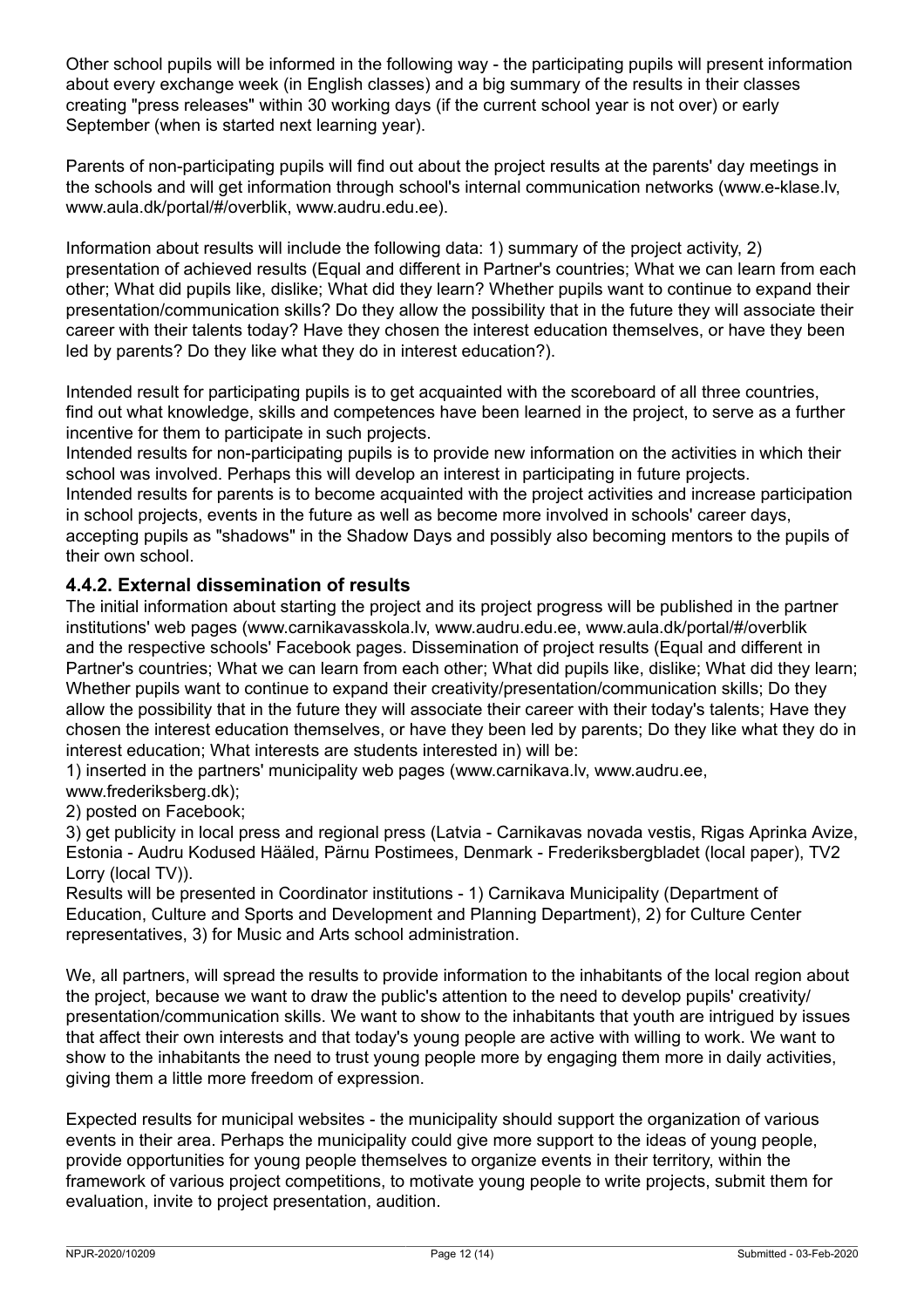Intended results for Facebook, local and regional press - to tell about ourselves, about our activities in the project.

To tell other educational institutions in the our region about our positive experience, and perhaps in future they will be motivated to participate in such funding competitions.

### **4.4.3. Results on a long-term basis**

We all have equal values and we all want to continue to develop the idea of acquiring creativity, presentation and communication skills in our schools, giving pupils the opportunity to do it in the most exciting way possible, so we plan to cooperate in this area through experience exchanges between teachers. By deepening cooperation, it is possible to expand the project program in the future, for example,

1) a weekly project activity for a much wider range of pupils in our schools, or

2) to prepare and send various video greetings to friends' schools, classes,

3) to develop joint projects in the future that could affect not only the school audience but also the local community.

## **5.Mobility - Mobility activities in Nordplus Junior**

#### **5.1.Class exchange**

#### **5.1. Registration of mobility - Class exchange**

#### **Class exchange**

| Who                                         | From country | To country   | <b>Number of</b><br>travellers | <b>Duration</b><br>each traveler | <b>Total grant</b> |
|---------------------------------------------|--------------|--------------|--------------------------------|----------------------------------|--------------------|
| Accompanying<br>teacher (class<br>exchange) | Denmark (DK) | Estonia (EE) | 4                              | 0m, 1w, 0d                       | 2620               |
| Accompanying<br>teacher (class<br>exchange) | Denmark (DK) | Latvia (LV)  | $\overline{4}$                 | 0m, 1w, 0d                       | 2620               |
| Accompanying<br>teacher (class<br>exchange) | Estonia (EE) | Denmark (DK) | 4                              | 0m, 1w, 0d                       | 2620               |
| Accompanying<br>teacher (class<br>exchange) | Estonia (EE) | Latvia (LV)  | 4                              | 0m, 1w, 0d                       | 2020               |
| Accompanying<br>teacher (class<br>exchange) | Latvia (LV)  | Denmark (DK) | 4                              | 0m, 1w, 0d                       | 2620               |
| Accompanying<br>teacher (class<br>exchange) | Latvia (LV)  | Estonia (EE) | $\overline{4}$                 | 0m, 1w, 0d                       | 2020               |
| Pupils (class<br>exchange)                  | Denmark (DK) | Estonia (EE) | 20                             | 0m, 1w, 0d                       | 6000               |
| Pupils (class<br>exchange)                  | Denmark (DK) | Latvia (LV)  | 20                             | 0m, 1w, 0d                       | 6000               |
| Pupils (class<br>exchange)                  | Estonia (EE) | Denmark (DK) | 20                             | 0m, 1w, 0d                       | 6000               |
| Pupils (class<br>exchange)                  | Estonia (EE) | Latvia (LV)  | 20                             | 0m, 1w, 0d                       | 3000               |
| Pupils (class<br>exchange)                  | Latvia (LV)  | Denmark (DK) | 20                             | 0m, 1w, 0d                       | 6000               |
| Pupils (class<br>exchange)                  | Latvia (LV)  | Estonia (EE) | 20                             | 0m, 1w, 0d                       | 3000               |
| <b>Total</b>                                |              |              | 144                            | 0m, 144w, 0d                     | 44520              |

#### **Ev. comments to the mobility**